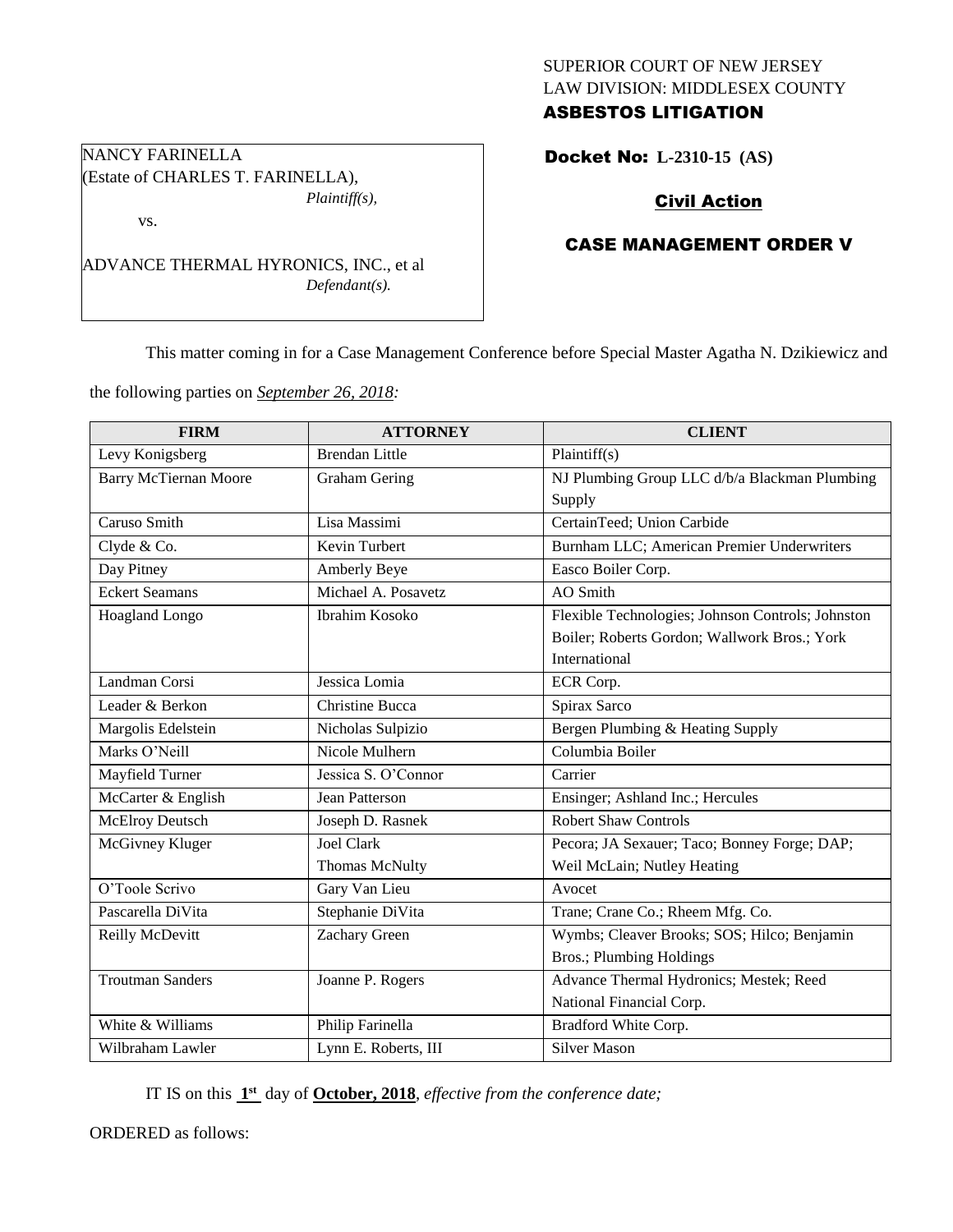Counsel receiving this Order through computerized electronic medium (E-Mail) shall be deemed by the court to have received a copy of the filed original court document. Any document served pursuant to this Order shall be deemed to be served by mail pursuant to *R*.1:5-2.

## **DISCOVERY**

- December 31, 2018 Fact discovery, including depositions, shall be completed by this date. Plaintiff's counsel shall contact the Special Master within one week of this deadline if all fact discovery is not completed.
- January 31, 2019 Depositions of corporate representatives shall be completed by this date.

### **EARLY SETTLEMENT**

May 10, 2019 Settlement demands shall be served on all counsel and the Special Master by this date.

#### **SUMMARY JUDGMENT MOTION PRACTICE**

| March 15, 2019 | Plaintiff's counsel shall advise, in writing, of intent not to oppose motions by this date. |
|----------------|---------------------------------------------------------------------------------------------|
| March 29, 2019 | Summary judgment motions shall be filed no later than this date.                            |
| April 26, 2019 | Last return date for summary judgment motions.                                              |

#### **MEDICAL DEFENSE**

| June 7, 2019 | and x-rays, if any, by this date.<br>Defendants shall identify its medical experts and serve medical reports, if any, by this date.                    |
|--------------|--------------------------------------------------------------------------------------------------------------------------------------------------------|
|              | In addition, defendants shall notify plaintiff's counsel (as well as all counsel of record)<br>of a joinder in an expert medical defense by this date. |

### **LIABILITY EXPERT REPORTS**

March 1, 2019 Plaintiff shall identify its liability experts and serve liability expert reports or a certified expert statement by this date or waive any opportunity to rely on liability expert testimony.

June 7, 2019 Defendants shall identify its liability experts and serve liability expert reports, if any, by this date or waive any opportunity to rely on liability expert testimony.

#### **ECONOMIST EXPERT REPORTS**

March 1, 2019 Plaintiff shall identify its expert economists and serve expert economist report(s), if any, by this date or waive any opportunity to rely on economic expert testimony.

## June 7, 2019 Defendants shall identify its expert economists and serve expert economist report(s), if any, by this date or waive any opportunity to rely on economic expert testimony.

 $\_$  ,  $\_$  ,  $\_$  ,  $\_$  ,  $\_$  ,  $\_$  ,  $\_$  ,  $\_$  ,  $\_$  ,  $\_$  ,  $\_$  ,  $\_$  ,  $\_$  ,  $\_$  ,  $\_$  ,  $\_$  ,  $\_$  ,  $\_$  ,  $\_$  ,  $\_$  ,  $\_$  ,  $\_$  ,  $\_$  ,  $\_$  ,  $\_$  ,  $\_$  ,  $\_$  ,  $\_$  ,  $\_$  ,  $\_$  ,  $\_$  ,  $\_$  ,  $\_$  ,  $\_$  ,  $\_$  ,  $\_$  ,  $\_$  ,